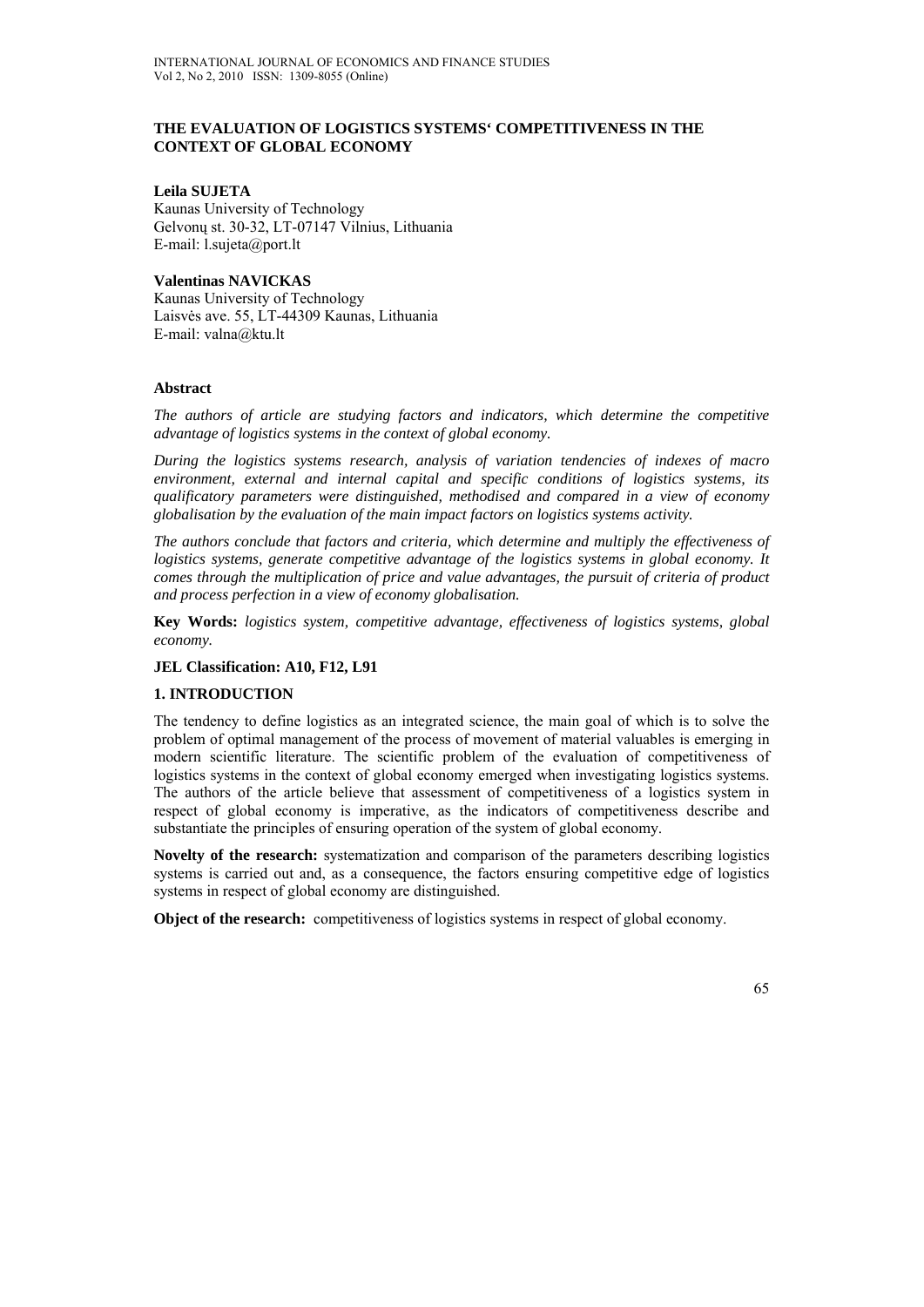**Goal of the research:** to evaluate the competitiveness of logistics systems in the context of global economy.

**Methodology of the research:** qualitative analysis of economic literature by applying a systematic approach to the object; effectiveness assessment methods; logical and comparative analysis and synthesis of economic phenomena; graphic methods and generalization thereof.

### **Tasks of the research:**

- to identify the parameters describing operation of logistics systems;
- to analyze the influence of the aforementioned parameters to competitiveness of logistics systems;
- to distinguish factors determining competitive edge of logistics systems in global economy.

# **2. PECULIARITIES OF OPERATION OF A LOGISTICS SYSTEM IN RESPECT OF GLOBAL ECONOMY**

The opinion that logistics is a science about organization, coordination and planning of movement of material flows from the manufacturer to the consumer thereof prevails among scientists (Alderton,1995; Bowersox,1996; Johnson,1999; Palsaitis,2005). However, the authors of the article emphasize perception of logistics as a means based on a subject's goals and related to the processes of planning and implementation designed for ensuring optimal flow of materials, funds and information while implementing production, which starts from collection, treatment and transfer of the factors and information concerning production and ends with distribution of produced products.

From the theoretical point of view, taking into account the ideas of the scientists D. Lambert (1998) and A. Harrison (2002), a logistics system is a structural combination, the foundation of which consists of the elements (subjects) thereof as well as interaction and relations among them. From the dynamical point of view, operation of a logistics system is ensured by the whole of universal practical measures, which helps to investigate, determine and control the consistent patterns of organization and movement of economic flows in the process of production, distribution, exchange and consumption of (Held,2000; Minalga,2004). Economic decisions concerning achievement of the set goals are made on the basis of the results of application of the measures of such nature. In this way, rational use of recourses is ensured in this system and this emphasizes prevalence of economic principles in operation of logistic systems.

Operation of logistic systems was also investigated by such foreign scientists as D. Waters (2003), M. Christopher (2005), Л. Хазанова (2003). In Lithuania, the problematics of logistics was reflected in the works of R. Palsaitis (2005), R. Minalga (2004), J. A. Urbonas (2005), A. Baublys (2003).

Taking the scientists' theories into account, the authors of the article focus on the processes taking part in a logistics system: movement of the flows among the subjects of the system as well as organization, management and control thereof. The significance of a logistics system is reflected in the set goals and tasks of logistics. It is very important to perceive the tasks of logistics systems, which are reflected by respective types of logistics systems, as a part of the economic system.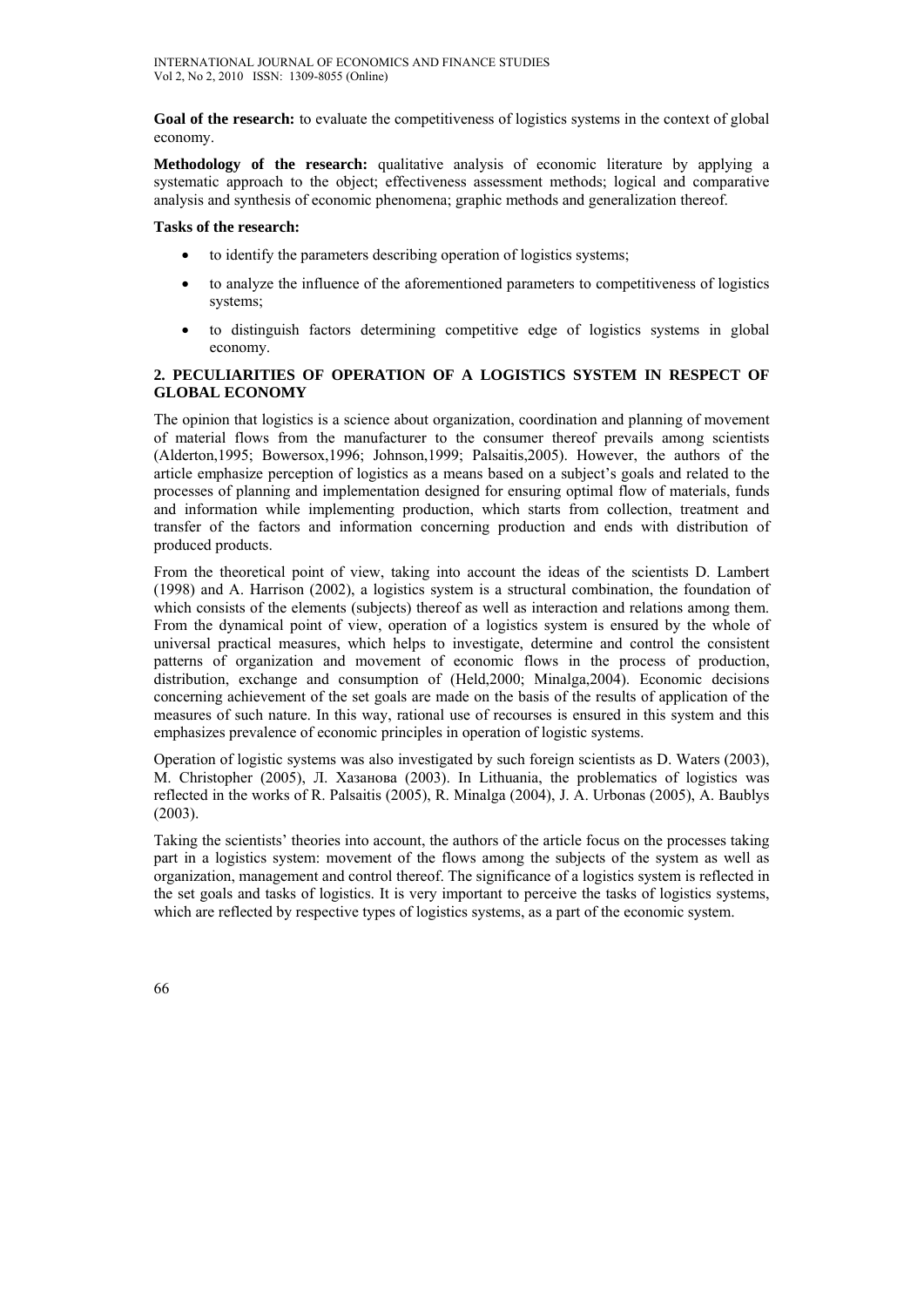The authors of the article, based on the scientific theories and ideas of the scientists K.D. Bischof, H.Meister, G. Pyell, G. Roj, U. Standler and G. Wagner (2002), distinguished six types of logistics systems, i.e. project logistics, urban logistics, regional logistics, national logistics, Euro-logistics and global logistics. In this way, depending on attribution of logistics and a system thereof to one or another type of logistics, different tasks will be set for logistics systems taking the peculiarities of the types of logistics systems into account.

On the basis of James C. Johnson (1999), the foundation of a logistics system consists of the process of movement of flows into the logistics system, inside the system and out of the logistics system into the surroundings in this way substantiating existence of a logistics system as an individual complex. In this way, it may be maintained that by forming individual complexes logistics systems compete among themselves by attracting respective flows and aiming to retain them and increase intensity thereof.

It is expedient to distinguish individual flows circulating in a logistics system. They are flows of material valuables in the forms of resources and ready-made products, financial flows and information flows. In this way, a logistics system can be investigated in respect of these flows and competitiveness thereof. Taking the change of the objects of logistics systems into account, it is necessary to analyze the length, form and intensity of the flows.

Scientists (Alderton,1995; Palsaitis,2005; Waters,2000) analyze logistics systems in respect of the conception of transport, integrated and strategic logistics, synchronization of the flows as well as systematically by emphasizing the necessity of development of logistics systems and inevitability of globalization processes in the economy and a logistics system, use of logistics systems when cooperating and creating alliances with partners aiming for competitive edge and interaction of the elements of the system. This reveals the expedience of operation of logistics as a balanced longterm system. It is necessary to mention that all actions constituting the content of a logistics system ensure achievement of economic goals and reflect the content of the infrastructure of an economic system.

Most (Alderton,1995; Bischof,2002; Christopher,2005; Minalga,2004; Urbonas,2005; and others), who investigate logistics systems as a relatively new phenomenon, agree that the importance of logistics systems is increasing in global economy, as it shortens the time of achieving economic goals and solves issues concerning location and expenses depending on them.

The authors of the article, based on the theories developed by the scientists of logistics, determined that increase of the importance of logistics in global economy was caused by plenty of factors, the most important of which are the change of the long-term transport development strategy, achievement of the indicators of maximum production, the change of the conception of accumulation of supplies, expansion of the assortment and nomenclature of goods, increase of information flows, the rise and development of information technologies, the rise and solution of environmental problems, the rise of mass trade networks with logistics systems implemented and perfected by those networks.

The functions and operations of logistics are reflected in the process of movement of valuables. The scientists J. Johnson (1999), D. Lambert (1998), J. A. Urbonas (2005) and the authors of the article believe that it is the need for application of the principles of logistics that causes optimization of movements of such nature, i.e. deliver the products meeting consumers' needs and expectations to the designated location at the designated time at the lowest expenditure.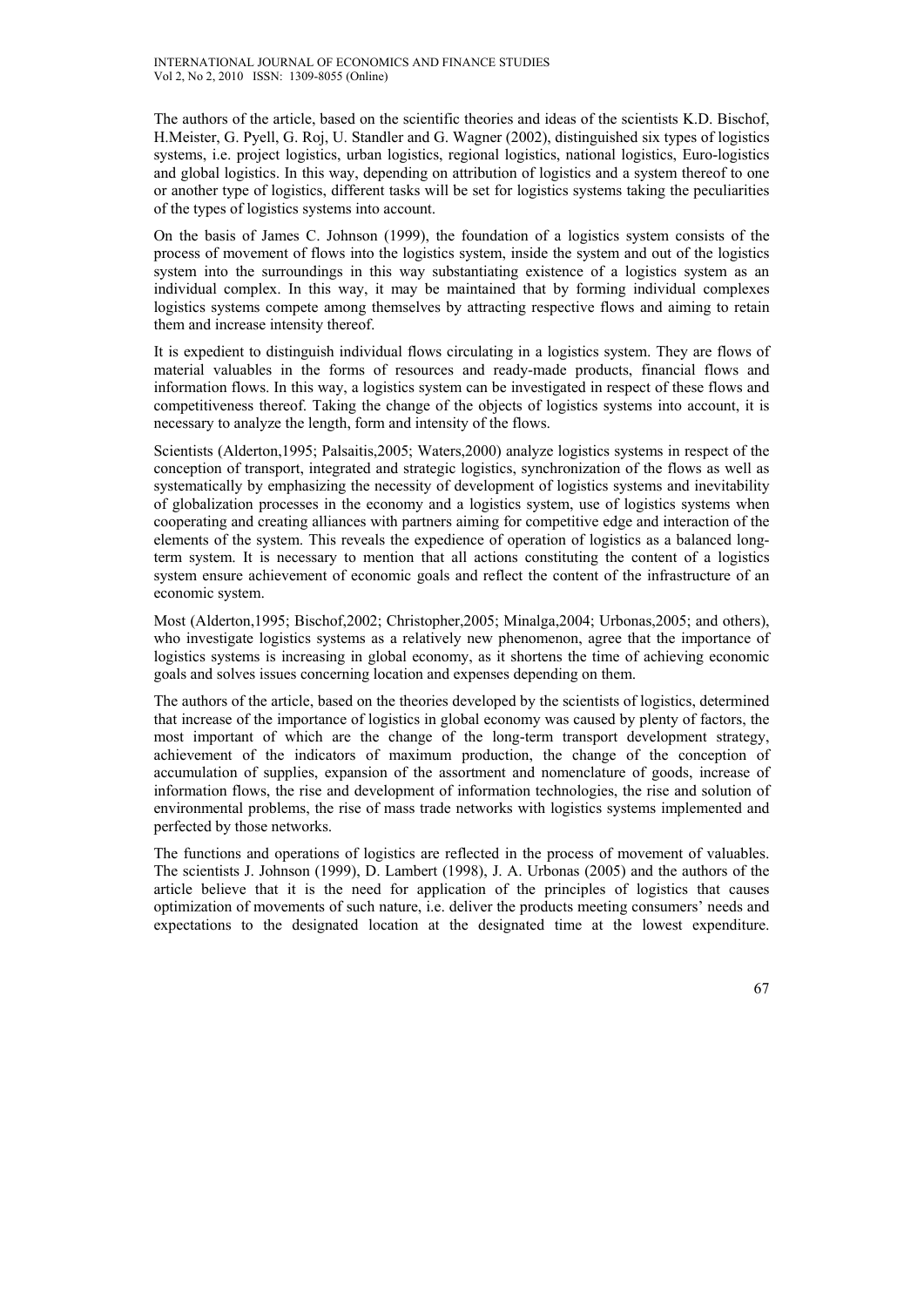Application of the principles of logistics determines a new nature of organization of this movement, i.e. movement of material flows is arranged at the linear principle in respect of the direction thereof, it is grouped and included in the logistics chain and operation of the links thereof is analyzed, optimized and synchronized. The linear arrangement of the links is important to assessment of effectiveness of a logistics system and increase of competitiveness.

Each link of logistics has a certain purpose when pursuing the common goal: increase of effectiveness of the system and acquisition of competitive edge. The purpose of logistics and the links thereof is called the functions of logistics which are implemented by carrying out operations of logistics, i.e. actions directed at achieving the set goal of logistics. Implementation of the functions of logistics as well as effectiveness and the level of competitiveness of the logistics system depends on the success of logistics operations. Solving the disagreements of operation of a logistics system by way of alternatives and optimization and synchronization of operation thereof ensuring rhythmicity and continuity of movement of the flows means formation and development of an effective and competitive logistics system.

When solving the issue of increasing competitiveness of a logistics system, it is necessary to determine the relations and relationships of the elements of a logistics system, i.e. to define interaction thereof in respect of economy. Taking into account the scientific theories of M. Christopher (2005) and J. A. Urbonas (2005) as well as the objects of a logistics system in the context of functions and operations in global economy, the authors of the article maintain that minimization of the general costs of operation is often planned as a condition of optimization of operation in order to increase effectiveness of the elements of a logistics system and to acquire competitive edge. The cost minimization process may be implemented both in individual groups of costs in accordance with respective operations and jointly in the system. Such direct dependence of the elements of the system substantiates the theory of existence of inter-relationships among the elements of the system.

Each element of a logistics system constitutes a part of the value of the executive functions of the general logistics system; therefore, while constituting a part of a solid continuously operating system, they must constantly coordinate their operation in order to ensure high competitiveness level of the logistics system.

## **3. DETERMINATION OF COMPETITIVE EDGE OF LOGISTICS SYSTEMS IN GLOBAL ECONOMY**

The scientists J. Johnson (1999), M. Porter (1998), A. Baublys (2003) maintain that effective economic development of a country and success of operation of production and trade companies is based on effectiveness of the transportation system. The most important stage of movement of goods is considered to be transportation which is related to use of transportation means and is considered to be the main function of a logistics system; therefore, the most of competitive edge may be achieved by increasing effectiveness of the transportation system used in a logistics system. Competitiveness of a logistics system is determined by the level and intensity of competitiveness of individual types of transport. It is decided and substantiated with the help of technological, environmental, economic, information technologies and financial measures.

The authors of the article believe that movement in space creates added value or a location-related service. The value of time is usually created or added by storing and keeping a valuable as long as it becomes needed. However, transportation is also very important to the added value of time, as it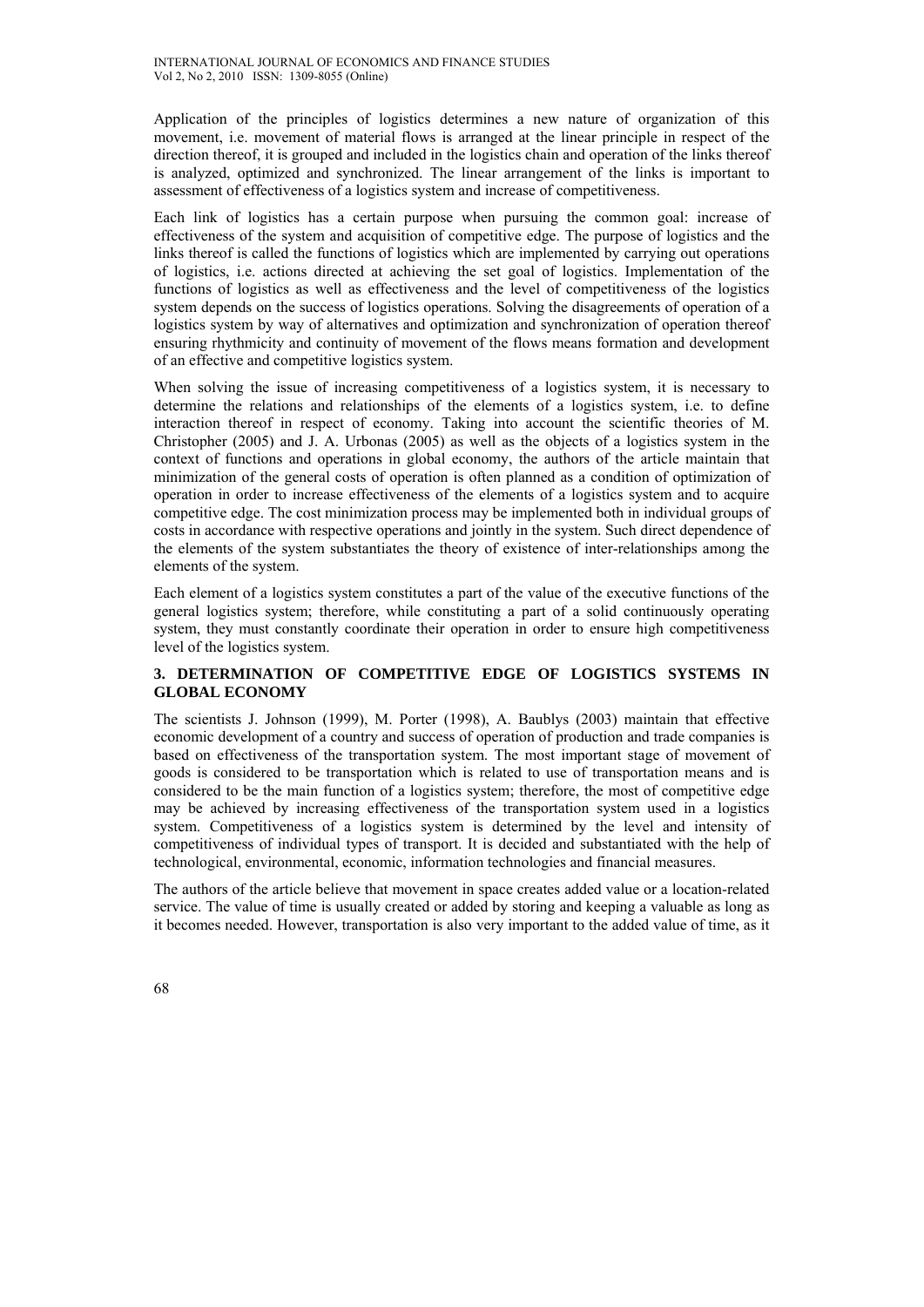determines the speed and consistency of movement of a product from one place to another. These factors are defined by the concepts of duration of transportation and consistency of services.

Geographical location of the subjects of global economic relationships may influence the amount of benefit in case of the services provided by logistics systems. The principle of absolute competitive edge, which substantiates facts of absolute value as expressions of indicators of effectiveness and parameters of competitiveness, may also be highlighted. On the other hand, an efficient supply system influences relative indicators of operation of the logistics system (indicators of efficiency of work, efficiency of use of technologies etc), which, in turn, determine general indicators of relative effectiveness in global economy. The principle of relative competitive similarity is highlighted in this case.

Management and organization of the flows must be implemented in such a way that maximum final result would be achieved at minimum costs. It is the main economic criterion determining competitive edge of a logistics system. Only by preserving the amount and quality of goods in the logistics process and by delivering it to the location designated by the consumer, will the goal meeting the specified criterion be achieved.

The most important category in operation of a logistics system and its competitiveness is effectiveness. In the most general sense, effectiveness is the ratio of the result and the costs incurred while achieving that result. Economic effectiveness is a category describing macroeconomic results. In respect of the whole economy, effectiveness will be a situation when the needs of the society are met more thoroughly in case of limited resources.

A logistics system as a part of the economic system directly depends on achievement of the state of balance of the economic system. In this case, it is expedient to assess the macro environment of the logistics system and efficiency measures thereof. Besides, it is necessary to divide the factors of macro environment and efficiency measures thereof into groups: factors influencing the elements of the logistics system, factors influencing relations among the elements of the system and factors influencing and forming the logistics system in a complex way. If the state of balance the logistics system fails, the structure, form and target directions of logistics systems as well as quantitative and qualitative expression of the relations among the elements change. Therefore, when assessing competitiveness of logistics systems, it is imperative to determine the stage of existence of the logistics system and ratios describing approximation of the state of the system to balance.

Capital and forms of ownership in a logistics system determine the nature of the elements of the logistics system and the relations among them. The change of ownership forms causes new opportunities of investment and movement of capital in the logistics system. Taking into account the nature of the subjects, who make decisions, in different economic systems, effectiveness of the processes of investment and movement of capital is different in respect of the logistics system. When analyzing the factor of time in processes of investment and movement, the process of turnover may quicken when capital and investment sources as well as the responsibility for making decisions are concentrated and managed by one type of the subjects. However, that may cause the risk of vulnerability due to absence of alternative sources. Equal distribution of objects and sources may cause a synergic effect, if the process of movement of capital and investment activities is balanced, as they should take place parallelly. Besides, the ratio of distribution of the sources may fluctuate, i.e. the logistics system may become very flexible taking into account the changing conditions of macro environment.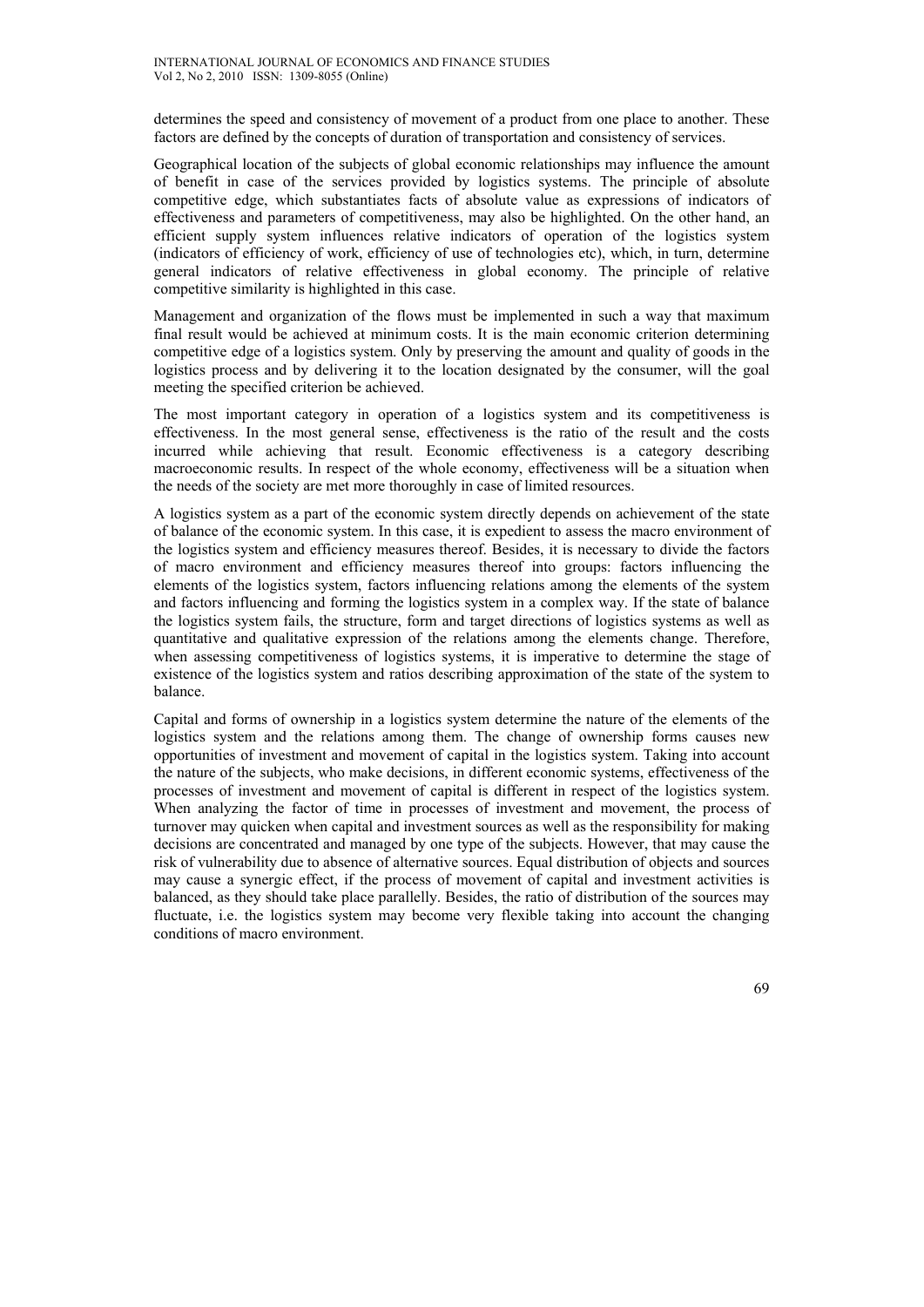The authors of the article understood, when assessing the elements of macro environment of the logistics system, it is imperative to distinguish the political-legal environment as one of the dominating influence factors to formation and development of a logistics system. In this way by political-legal measures could be formed exceptional conditions for the subjects of global economic relationships in the field of logistics services in respect of competition (for example – protectionism).

The factors of change in space and time are basic parameters describing effectiveness of a logistics system. They are also accompanied by assessment of the qualitative parameters of material, financial and information flows. When macro environment changes, the consumers' needs change cardinally; therefore, that may require introduction of new quality standards. When assessing competitiveness of a logistics system, it is imperative to analyze and determine the qualitative characteristics of the elements, relations and flows. They are determined by new macroeconomic conditions and dynamic efficiency measures, which form and develop the system.

In this way, acquisition of competitive edge may determine successful process of adaptation of a logistics system. During the adaptation process, some of the parameters characterizing the logistics system are changed in order to match the conditions of the environment. Taking into account the scientific theories of Л. Хазанова (2003), a logistics system may be described as a system with a feedback. Therefore, a logistics system may be defined as an open system, which has a feedback and certain relationships with the environment. The parameters of the logistics system deviate from the standards under effect of the factors of the environment. Disagreements, feedback, conditions for activeness of the system, the necessity for development and adaptation process occur because of these deviations and, as a result, competitive edge is acquired. Therefore, it is expedient to define acquisition of competitive edge and assessment of competitiveness as a stage of the process of development of the logistics system in the context of globalization of economy.

# **4. CONCLUSIONS**

Having carried out the research, the authors of the article conclude the following:

- 1. The structure and content of a logistics system depends on the processes taking place in it, i.e. on the nature of movement of the flows of valuables among the subjects of the system as well as the ways and methods of organization, management and control thereof. A qualitative analysis of these processes allows revealing the factors of dependence and influence in the contexts of global economy taking into account the tasks and goals set for the types of logistics systems.
- 2. The authors of the article believe that the necessity of application of the general principles of logistics and economy caused optimization of the process of movement of valuables, i.e. to achieve maximum level of the consumer's satisfaction at the lowest expenditure. When determining the relations among the elements of a logistics system, the points of interaction are formed and the factors influencing operation of the logistics system in respect of global economy are distinguished.
- 3. The authors of the article determined that movement in space in the context of global economy creates added value, which is usually manifested by assessing the factor of time, which determines expenditure of operation of a logistics system, the prices of logistics services as well as the indicators of turnover of movement of the flows as one of the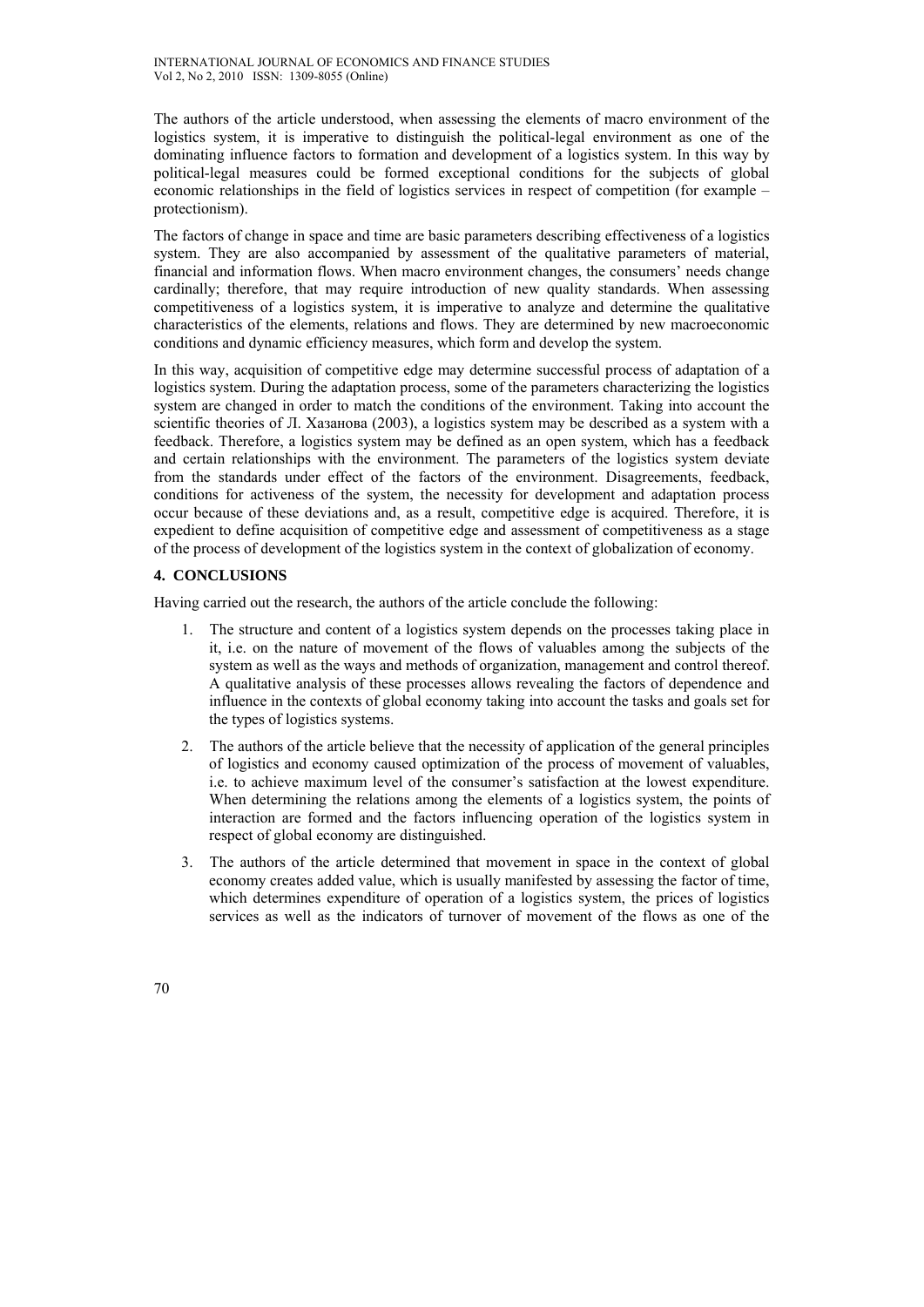expressions of effectiveness and competitive edge of the system. Therefore, when assessing logistics systems, they compete in respect of the parameters of time and space.

- 4. The authors of the article define the principles of absolute and relative similarity of logistics systems in respect of competition. Application of these principles enables assessing the spheres of influence of logistics systems in respect of global economy.
- 5. At the same time, the authors noticed that the indicators of assessment of macro environment may contribute to assessment of competitiveness of a logistics system, especially taking into account the political-legal and economic measures applied by a country. It can be relative changes of ownership forms, nature of capital, protectionist policy etc. Therefore, it is necessary to determine the stage of existence of the logistics system and ratios describing approximation of the state of the system to balance
- 6. Competitive similarity of logistics systems in global economy is generated by the factors determining and increasing effectiveness of logistics systems. This is manifested in increase of the similarities of the price and the value as well as implementation of the criteria of perfection of the product and the process in respect of globalization of economy. In this case, a logistics system consists of activity of economic system which ensures the foundation in respect of global economy.

### **BIBLIOGRAPHY**

Alderton, Patrick (1995), Sea Transport: Operation and Economics*,* UK, Surrey: Thomas Reed Publications.

Baublys, Adolfas (2003), Transport system: models of development and forecast, Vilnius: Technika.

Bischof, K. D., H. Meister, G. Pyell, G. Roj, U. Stadler, G. Wagner (2002), Ekspedicinių ir transporto įmonių vadyba, Vilnius: Presvika.

Bowersox, Donald, and David Closs (1996), Logistical management. The integrated supply chain process, London: The McGrew-Hill Compenies.

Christopher, Martin (2005), Logistics and Supply Chain Management: creating value-adding networks, UK: Pearson Education Limited.

Harrison, Alan (2002), Logistics Management and Strategy, UK: Pearson Education Limited.

Held, David, Anthony McGrew, David Goldblatt and Jonathan Perraton (2000), Global transformation: Politics, Economics and Culture, New York: Polity Press&Blackwell Publishers.

Johnson, James, Donald Wood, Daniel Wardlow and Paul Murphy (1999), Contemporary logistics, New Jersey: Prentice Hall.

Lambert, Douglas, James Stock and Lisa Ellram (1998), Fundamentals of logistics management, London: Irwin/McGraw-Hill.

Minalga, Rimgaudas (2004), Tarptautinė logistika, Vilnius: Homo Liber.

Palšaitis, Ramunas (2005), Logistikos vadybos pagrindai, Vilnius: Technika.

Porter, Michael (1998), On Competition, Harvard: Williams Publishing House.